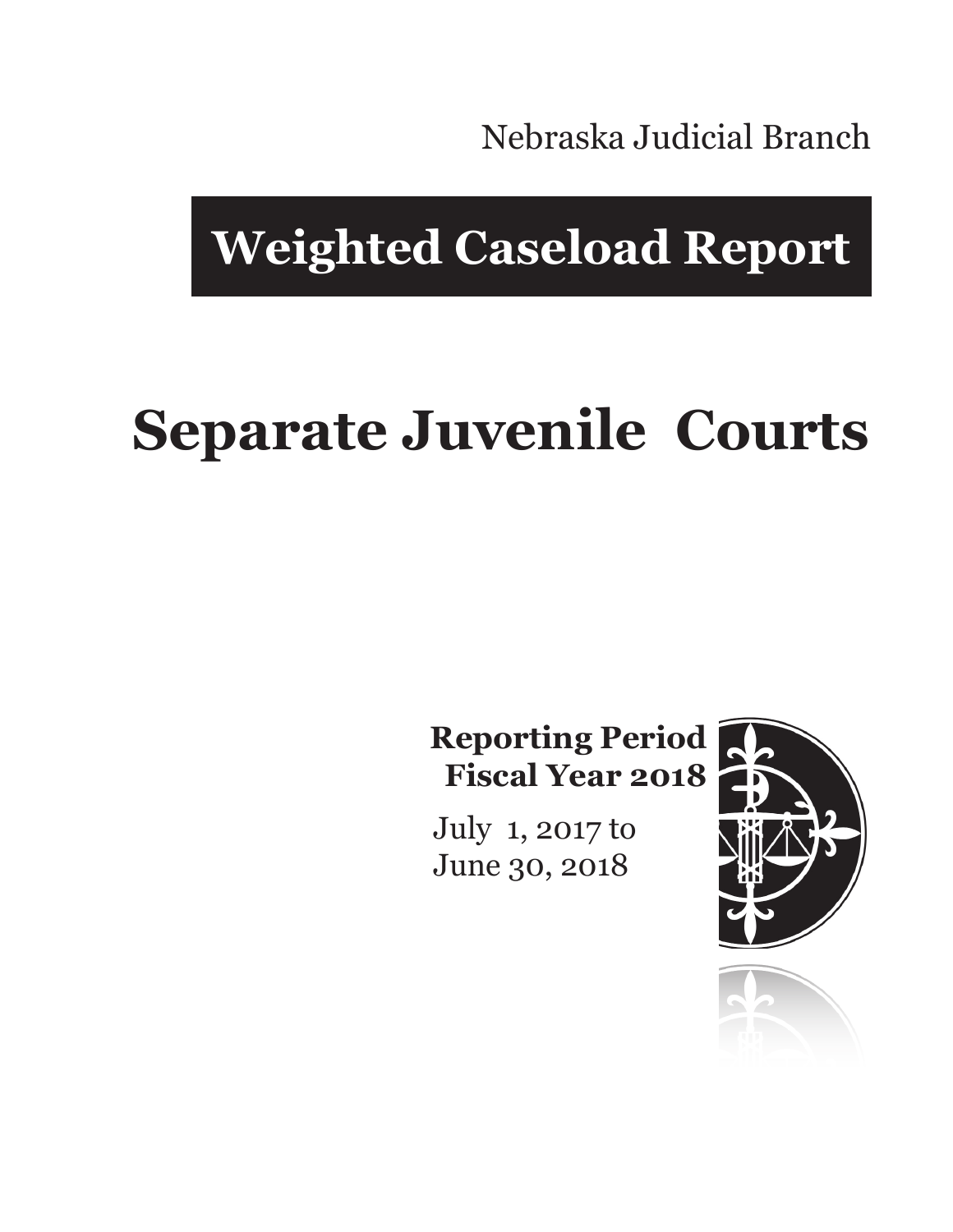### Nebraska Separate Juvenile Courts Weighted Caseload Report

#### **Fiscal Year 2018 (July 1, 2017 — June 30, 2018)**

This Weighted Separate Juvenile Court Caseload Report contains caseload statistics for Nebraska's three separate Juvenile Courts. The judiciary of Nebraska currently assesses the need for judicial positions using a weighted caseload method based on cases opened. Weighted caseload systems provide objective, standardized determinations of resource needs.

*No quantitative judgeship assessment method, including a weighted caseload system will determine the exact number of judges required within a judicial district. But quantitative methods, such as weighted caseload can approximate the need for judgeships and provide a point of reference or standard for comparing relative need among judicial districts. Other measures, both qualitative and quantitative, may be used in conjunction with the weighted caseload standard calculation to support the assessment of judicial need. In particular, should the standard calculation show the need for a fractional judge (less than the full-time equivalent), additional assessments as to the relative workload per judge within a district and travel per judge may be useful. Also, other useful measures may include analyses of budget constraints, population trends, and other factors that may differentially affect the need for judges across districts.*

**Mission of the Nebraska Administrative Office of the Courts:**

Under the direction of the Nebraska Supreme Court, the Administrative Office of the Courts' mission is to ensure the public has equal access to justice, using leadership, education, technology, and administrative services to implement consistent, efficient, and effective court practices.



**Corey R. Steel | Nebraska State Court Administrator Nebraska Supreme Court**

Rm. 1213 State Capitol | P.O. Box 98910 | Lincoln, NE 68509 T 402.471.3730 | F 402.471.2197 www.supremecourt.ne.gov